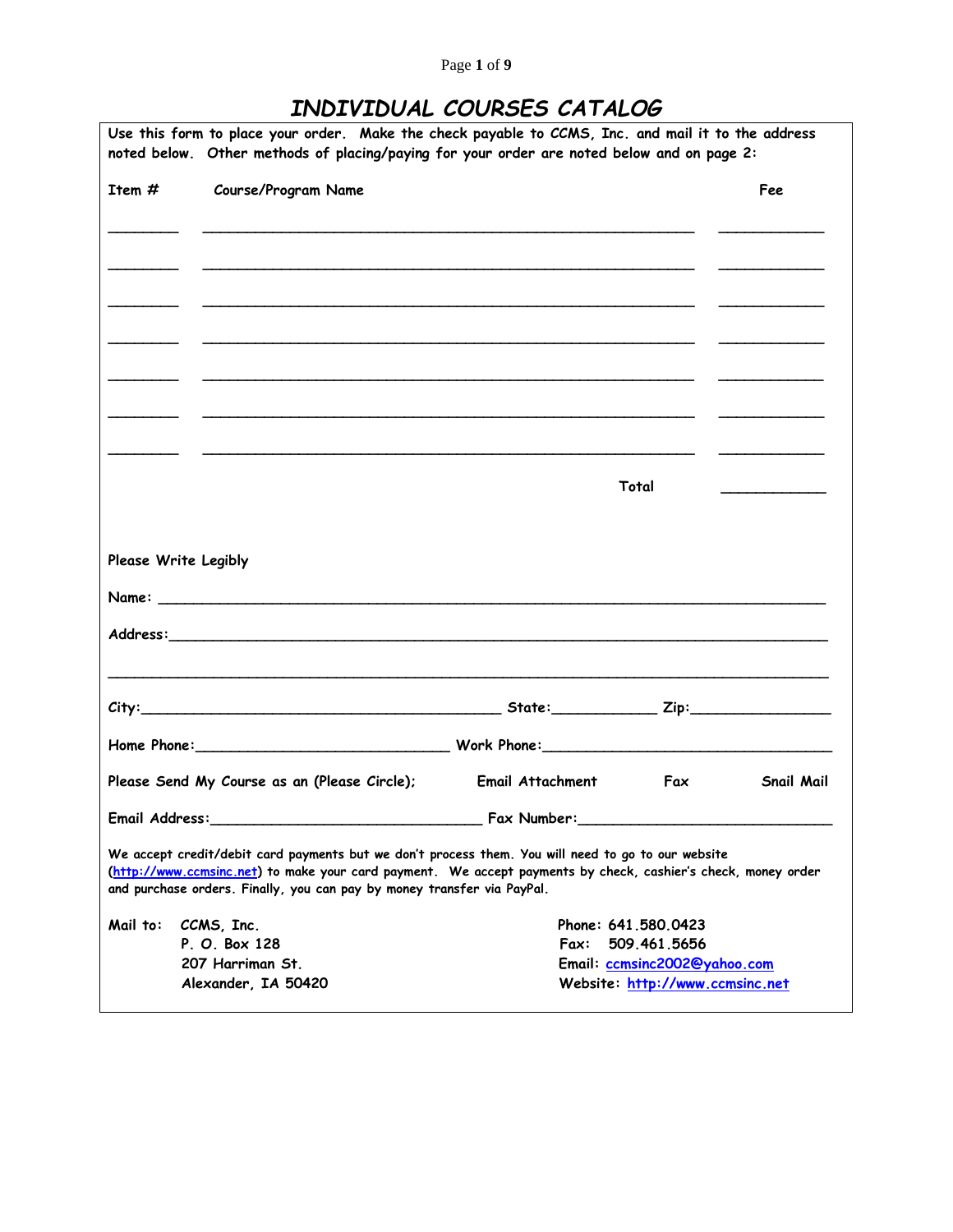## *COURSE CATALOG:*

*Welcome to the CCMS Individual Courses Catalog. We offer home-study/self-paced continuing educational courses/programs for counselors, therapists and other helping professionals. Here is a listing of our Individual Courses. For more information, visit the various pages at our website [http://www.ccminc.net.](http://www.ccminc.net/)*

## *Each course is \$35.*

## *COURSE LIST*

## **TO-01 Dealing w/ Resistant Clients 14 hours**

**Objectives:** People resist change generally, and clients frequently resist the change that may result from counseling/therapy. This course will help you better understand the source and the reasons for that resistance and how to deal with it effectively. **Text:** Compassionate Therapy, Working with Difficult Clients by Jeffrey Kottler ISBN: 1555424228

### **TO-02 Client Diagnosis & Assessment 14 hours**

**Objectives:** Upon completing this course, you will be better able to understand the process and the pitfalls in assessing and diagnosing clients, enabling you to better layout the future course of treatment.

**Text:** Diagnosis Made Easier: Principles and Techniques for Mental Health Clinicians 2 nd ed. by James Morrison ISBN: 9781462513352

### **TO-03 Post Traumatic Stress Disorder 14 hours**

**Objectives:** This course provides you with a background in the causes, diagnosis, and treatment implications when treating clients with PTSD.

**Text:** Counseling for Post-Traumatic Stress Disorder 3 rd ed. by Michael J. Scott & Stephen G. Stradling ISBN: 1412921007

### **TO-04 Substance Abuse: Choice or Disease 16 hours**

**Objectives:** This course sheds doubt on the traditional disease model of addiction and explores the causal and treatment implications inherent in the life-style model of addiction.

**Text:** The Addiction Concept: Working Hypothesis or Self-Fulfilling Prophecy**?** by Glen D. Walters ISBN: 0205286429

### **TO-05 Denial & Other Barriers to Recovery 14 hours**

**Objectives:** You will better understand the treatment implications of the personality characteristics which may contribute to creating and maintaining addictive behaviors and that interfere with sustained recovery.

**Texts:** Addictive Thinking by Abraham J. Twerski, M.D. & The Addictive Personality by Craig Nakken ISBN: 1567313310

### **TO-06 Stress Among Helping Professionals 14 hours**

**Objectives:** Working in the helping professions is a highly stressful profession leading to burnout and reduced effectiveness. This course examines how you can better identify the external and internal causes of your stress to be in a better position to deal with them. **Text**: Stress: From Burnout to Balance by Vinay Joshi ISBN: 0761933123

### **TO-07 Cognitive Approach to Addiction Treatment 12 hours**

**Objectives:** This course explores and better prepares you to apply cognitive theoretical concepts and treatment strategies when dealing with addicted clients.

**Text:** Cognitive Therapy of Substance Abuse by Aaron T. Beck, Fred D. Wright & Bruce S. Liese ISBN: 1572306599

### **TO-08 Cognitive Therapy 14 hours**

**Objectives:** This course examines the implications and applications of cognitive therapy as you identify, evaluate, and intervene in a client's automatic negative thoughts and core beliefs.

**Text:** Cognitive Therapy: Basics and Beyond by Judith S. Beck ISBN: 1609185048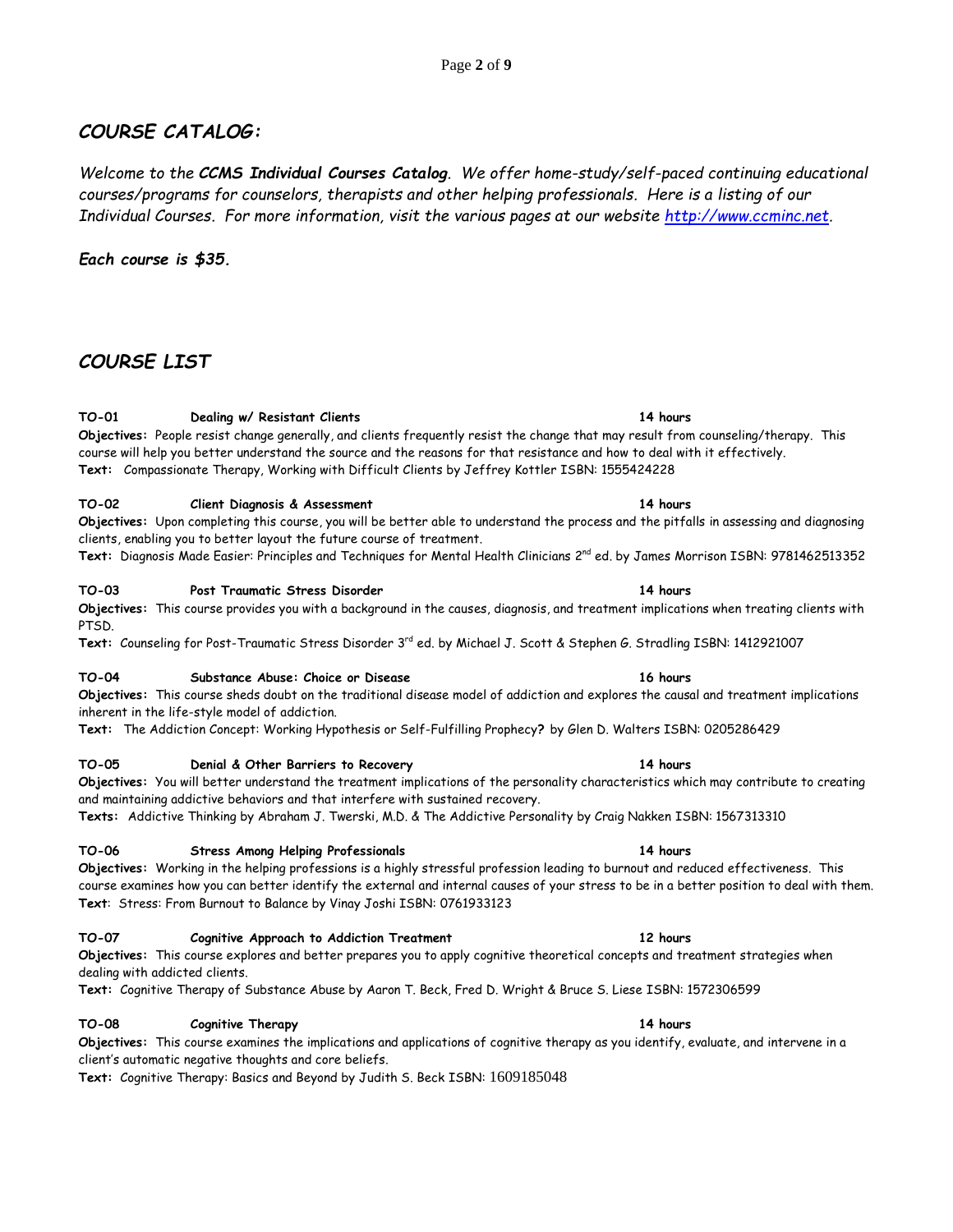## Page **3** of **9**

## **TO-9 Counseling Victims of Violence 12 hours**

**Objectives:** The traumatic effects of violence on its victims, their special issues, and their recovery are a special concern to counselors/therapists. This course enables you to better assess and intervene with the client helping them to better recover from such trauma.

**Text:** Counseling Victims of Violence by Sandra L Brown ISBN: 0897934636

### **TO-10 Relapse Prevention 12 hours**

**Objectives:** You will gain a greater understanding of the role relapse plays with the addicted client in recovery with special emphasis on the stages of recovery and the level of threat relapse represents.

**Text:** Staying Sober: A Guide to Relapse Prevention by Terry Gorski & Marlene Miller ISBN: 083090459X

## **TO-11 Women & Addiction 12 hours**

**Objectives:** You will be better prepared to provide services that are specifically tailored to meet their special needs and challenges of the women clients who are involved with and recovering from addiction.

**Text:** Chemical Dependency: Women at Risk b[y Brenda L.](http://shop.barnesandnoble.com/booksearch/results.asp?userid=2I2EQLD9X5&mscssid=K9HTT1P4FDE39GR26MR7EB8TSFX02WB8&author_last=Underhill&author_first=Brenda+L%2E&match=exact&options=and) Underhill (Editor), [Dana G. Finnegan](http://shop.barnesandnoble.com/booksearch/results.asp?userid=2I2EQLD9X5&mscssid=K9HTT1P4FDE39GR26MR7EB8TSFX02WB8&author_last=Finnegan&author_first=Dana+G%2E&match=exact&options=and) (Editor) ISBN: 1560230886

## **TO-12 Counseling the Older Addict 12 hours**

**Objectives:** This course will give you a greater appreciation of the role substance use and abuse has among the older population as well as assisting you in the diagnoses, treatment and aftercare implications of dealing with this population. **Texts:** Aging & Addiction: Helping Older Adults Overcome Alcohol or Medication Dependence by Carol Colleran & Debra Jay ISBN: 9781568387925

### **TO-13 Dealing w/ Grief & Loss 16 hours**

**Objectives:** This course examines the theories of grief and loss, but more it provides a clear description of the causes of complicated grief as well as a detailed explanation of how the bereaved can be helped given the variations found in the client and the nature and manner of the death of a loved one.

**Text:** Grief Counseling & Grief Therapy by J. William Worden ISBN: 9780826101204

### **TO-14 Compulsive Gambling 14 hours**

**Objectives:** Comparisons and contrasts are drawn between pathological gambling and alcoholism as well as an examination of the role issues such as guilt and family involvement play in the dynamics of the perpetuation and recovery of the pathological gambler.

**Texts:** Releasing Guilt about Gambling by Valerie C. Lorenz, Ph.D. ISBN: 0894865234

Understanding Compulsive Gambling by Henry R. Lesieur, Ph.D. ISBN: 9780894863882 When Someone You Love Gambles by Mary Heineman, M.S.W., C.A.C. ISBN: 0894865358

Alcoholism and Pathological Gambling: Similarities and Differences by Arthur Herscovitch ISBN: 1556911467

(All books for this course can be purchased as a package from CCMS, Inc. Visit the **Bookstore** page at the website.)

### **TO-15 Motivational Interviewing 12 hours**

**Objectives:** This course identifies strategies that develop a counseling relationship that develops greater counselor/client rapport and motivates the client to change.

**Text:** Motivational Interviewing: Helping People Change, 3rd ed. by William K. Miller & Stephen Rollnick ISBN: 9781609182274

### **TO-16 The First Three Years of Recovery 14 hours**

**Objectives:** Explores the early recovery needs of the addicted client. Better prepares the therapist as they serve the newly recovering addict to strengthen their recovery.

**Texts:** First Year Sobriety by Guy Kettelhack ISBN: 1568382308 Second-Year Sobriety by Guy Kettelhack ISBN: 1568382316

Third-Year Sobriety by Guy Kettelhack ISBN: 1568382324

### **TO-17 Physical Health & Mental Disorders 12 hours**

**Objectives:** The connection between a client's physical illness and mental disorders are often ignored, but this course explores that relationship enabling you to make a differential diagnosis and provide more effective treatment or referral for clients. **Text:** When Psychological Problems Mask Medical Disorders by James Morrison ISBN: 1572305398

## **TO-18 Crisis Intervention 14 hours**

**Objectives:** This course introduces you to the application of crisis intervention theory and methodology to your clients. **Text:** Crisis Intervention: Theory and Methodology by Donna C. Aguilera ISBN: 0815126042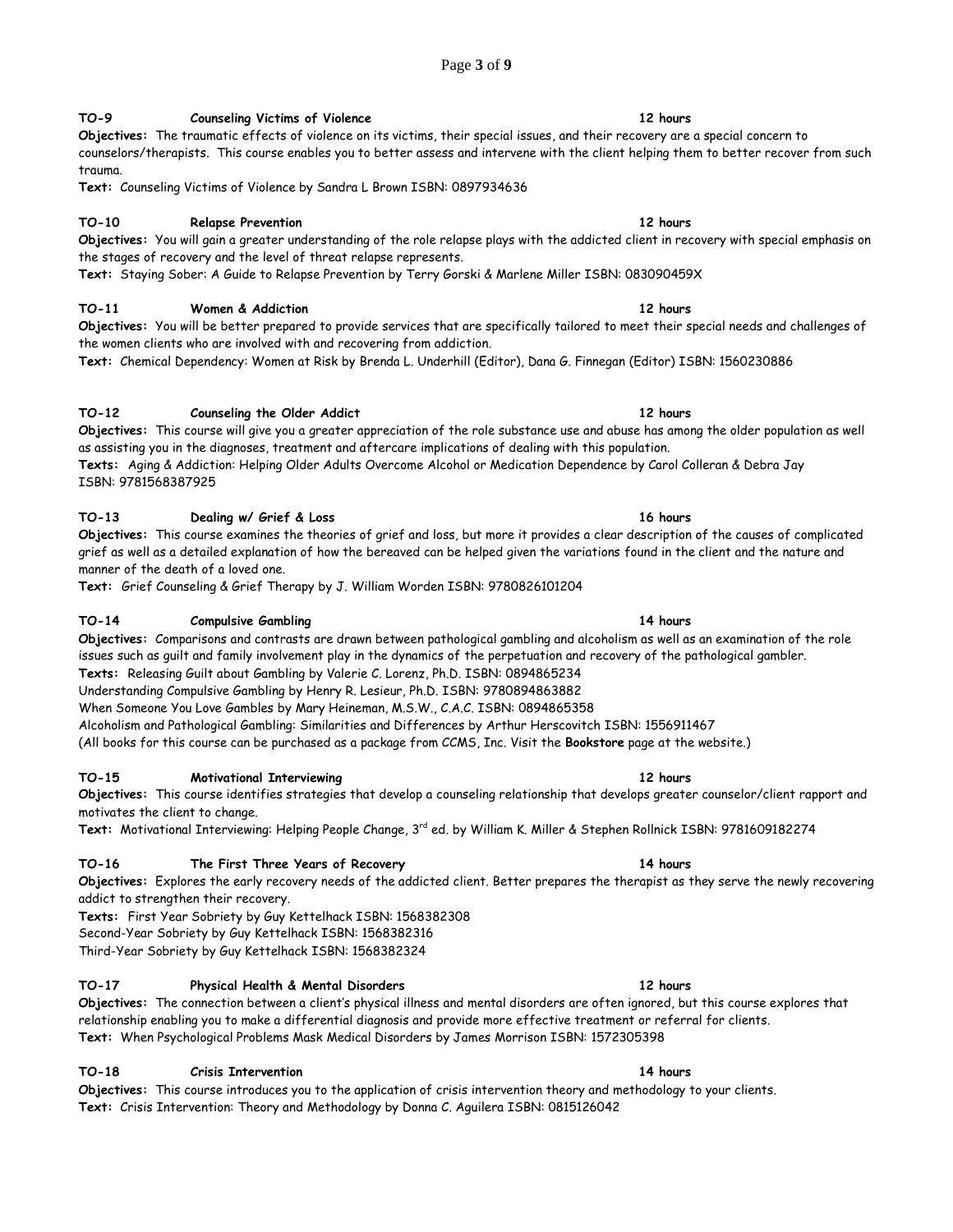## Page **4** of **9**

## **TO-19 Improving Therapeutic Skills 14 hours**

**Objectives:** Therapists make mistakes. This course gives you a framework through which to assess and learn from therapeutic errors. **Text:** The Imperfect Therapist by Jeffrey A. Kottler ISBN: 1555421458

## **TO-20 Counseling Suicidal Clients 18 hours**

## **Objectives:** This course provides you with a firmer background concerning the cause(s), treatment and prevention of suicides throughout the life span.

**Text:** Suicide Across the Life Span: Implications for Counselors by David Capuzzi ISBN: 1556202326

## **TO-21 Clinical Supervision 14 hours**

**Objectives:** The veteran and novice clinical supervisor are introduced to supervising the alcohol and drug abuse counselor in their various work environments. Strategies of interviewing, managing, directing and collaborating with the supervisee are explored. **Texts:** The Professional Alcohol & Drug Counselor Supervisor's Handbook by Lawrence Clayton, Ph.D. & Randy VanNostrand, Ph.D. ISBN: 1556912412

### **TO-22 The Criminal Personality 16 hours**

**Objectives:** This course examines the origins of criminal thinking and behavior, giving you a better and firmer background of the full continuum of antisocial clients you frequently deal with.

**Text:** The Criminal Personality: A Profile For Change by Samuel Yochelson & Stanton Samenow ISBN: 1568211058

## **TO-23 Counseling Clients w/ Disabilities 18 hours**

**Objectives:** The implementation and application of cognitive strategies as they apply to clients with disabilities are examined to prepare you better to assess and utilize cognitive techniques in treating them.

**Text:** Cognitive-Behavioral Therapy for Persons with Disabilities by Cynthia L. Radnitz ISBN: 076570238X

### **TO-24 Cognitive Therapy w/ Personality Disorders 14 hours**

**Objectives:** The implementation and application of cognitive strategies as they apply to disordered personality clients are examined to prepare you better to assess and utilize cognitive techniques in treating them.

**Text:** Cognitive Therapy of Personality Disorders by Aaron T. Beck, et. al. ISBN: 1593854765

### **TO-25 Cognitive Approaches Dealing w/ Resistance 14 hours**

**Objectives:** Clients resist change. This course provides the counselor/therapist who uses cognitive approaches with the tools and techniques to address resistance issues with their clients.

**Text:** Overcoming Resistance in Cognitive Therapy by Robert L. Leahy ISBN: 1572309369

### **TO-26 Theory of Addiction 20 hours**

**Objective:** This course examines the various theories of the nature and the treatment of addiction. In this examination, the theory's validity, reliability, and value in providing treatment are considered. Finally, the text's author offers what he sees as a reasonable synthesis of the best elements of all the existing theories of addiction.

**Text:** Theory of Addiction by Robert West ISBN: 9781405113595

### **TO-27 Clinical Supervision in the Addictions Field 14 hours**

### **Objectives:** This course provides you with a firmer background in the principles, models, and methods of supervising counselors in the addictions field.

**Text:** Clinical Supervision in Alcohol and Drug Abuse Counseling by David J. Powell, with Archie Brosky ISBN: 0787973777

### **TO-28 Group Therapy 12 hours**

**Objectives:** This course provides you with a broad background in theory, concepts, methods, and techniques in providing counseling on a group basis.

Text: Group Counseling: Concepts and Procedures, 4<sup>th</sup> ed. by Robert C. Berg ISBN: 0415952190

### **TO-29 Coaching: New Ways of Facilitating Change 14 hours**

**Objectives:** This course studies the relatively new helping profession known collectively as "coaching." It examines the various client types, the principles, basic concepts, and the distinctions between traditional counseling and coaching.

## **Text:** The Mindful Coach: Seven Roles for Helping People Grow by Douglas K. Silsbee ISBN: 0974500356

## **TO-30 Men in Therapy 12 hours**

**Objectives:** Men have unique issues and needs when they enter treatment. This course examines the implications and applications of developing a rapport with and providing treatment for male clients.

**Text:** Men In Therapy: The Challenge of Change by Robert L. Meth, et. al. ISBN: 0898624851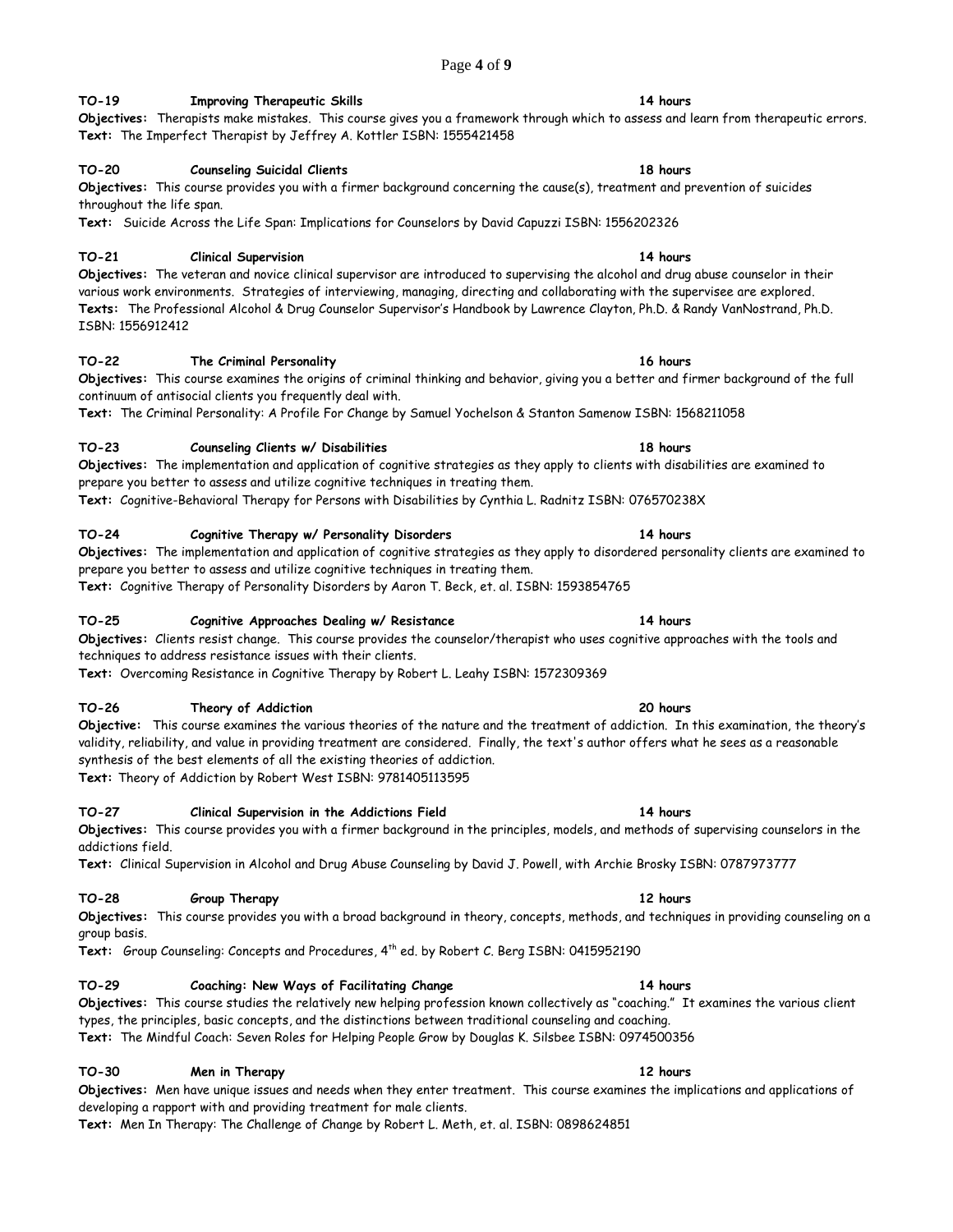## Page **5** of **9**

## **TO-31 Ethics in Addiction Counseling 12 hours**

**Objectives:** This course examines how ethical standards and principles apply to the addiction counseling professions. **Text:** The Book of Ethics: Expert Guidance for Professionals Who Treat Addiction by Cynthia M. A. Geppert and Laura Weiss Roberts. ed. ISBN: 9781592854929

## **TO-32 Harm Reduction Therapy 14 hours**

**Objectives:** This course examines the principles and concepts of Harm Reduction Therapy as it applies to addiction, AIDS, special populations, and changes in public policies.

**Text:** Harm Reduction: Pragmatic Strategies for Managing High-Risk Behaviors by G. Alan Marlatt (ed.) ISBN: 1572308257

## **TO-33 Relapse Prevention II 16 hours**

**Objectives:** This course takes a broad sweep of the essential concepts involved in preventing relapse with the addicted client including an examination of cues, life-style modifications and other actions the client needs to take to prevent future relapses. **Text:** Relapse Prevention: Maintenance Strategies in the Treatment of Addictive Behaviors by G. Alan Marlatt & Dennis Donavon (ed.) ISBN: 1593851766

## **TO-34 Relapse Prevention III 16 hours**

**Objectives:** This course examines the various techniques and strategies which can be utilized by the client to learn from past relapses and prevent future ones.

**Text:** Therapist's Guide To Evidence-Based Relapse Prevention by Katie A. Witkiewitz ISBN: 0123694299

## **TO-35 Mastering Resistance 14 hours**

**Objectives:** Specific approaches and techniques the therapist can utilize to effectively deal with client resistance are examined, especially as they apply to couple and family counseling.

**Text:** Mastering Resistance: A Practical Guide To Family Therapy by Carol M. Anderson & Susan Stewart ISBN: 0898620449

## **TO-36 Anger Management 14 hours**

**Objectives:** Anger management issues seem to impact many of your clients. This course provides you with effective strategies to help better address such problems in their lives and relationships with others.

**Text:** Anger Management: The Complete Treatment Guidebook for Practitioners by Howard Kassinove & Raymond Tafrate ISBN: 1886230455

## **TO-37 Narrative Therapy 14 hours**

**Objectives:** This course provides you an introduction to the theory and application of narrative therapy to a broad range of counseling settings and client issues.

Text: Narrative Therapy: An Introduction to Counseling, 2<sup>nd</sup> ed by Martin Payne ISBN: 1412920132

## **TO-38 Life Coaching 14 hours**

## **Objectives:** Coaching has become a recent phenomenon cutting across all sorts of helping and other professions. This course concentrates on how the concepts, beliefs, and approaches used by coaches can apply to counsel and related professions. **Text:** Therapist as Life Coach: An Introduction for Counselors and Other Helping Professionals by Pat Williams ISBN: 0393705226

## **TO-39 The Criminal Personality II 16 hours**

**Objectives:** You will have greater depth and breadth in dealing effectively and successfully treating antisocial clients. **Text:** The Criminal Personality: The Change Process by Samuel Yochelson & Stanton Samenow ISBN: 1568213492

## **TO-40 Brief Therapy w/ Adolescents 14 hours**

**Objectives:** This course examines how brief therapy can be effectively utilized in treating the adolescent client. **Text:** Pathways to Change: Brief Therapy Solutions with Difficult Adolescents by Matthew Selekman ISBN: 1572309598

## **TO-41 The Criminal Personality III 16 hours**

**Objectives:** Provides the therapist with greater depth and breadth in dealing effectively with antisocial clients. Provides a firmer background of Dr. Samenow's experience and understanding of how drug-abusing client is treated. **Text:** The Criminal Personality: The Drug Abuser by Samuel Yochelson & Stanton Samenow ISBN: 1568212445

**TO-42 Treating the Compulsive Gambler & Their Family 16 hours**

**Objectives:** This course provides you with a firmer background in the assessment, diagnosis, and treatment of the compulsive gambler and their family.

**Text:** Counseling Problem Gamblers: A Self-Regulation Manual for Individual and Family Therapy by Joseph W. Ciarrocchi ISBN: 0121746534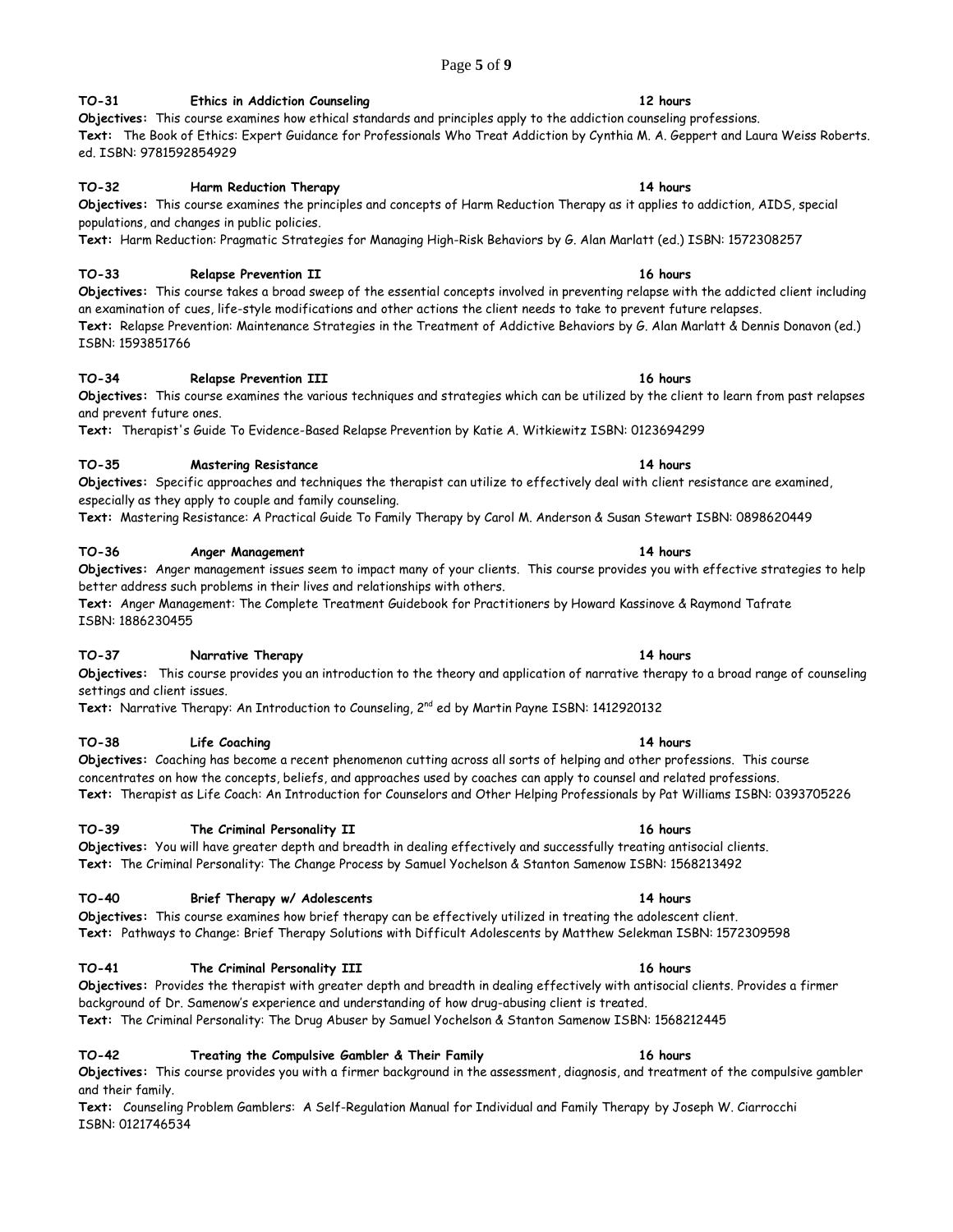## **TO-43 Substance Abuse Treatment & the Stages of Change 14 hours**

## **Objectives:** When you complete this course, you will have a better understanding of how the Stages of Change concept applies to your substance abusing clients.

**Text:** Substance Abuse Treatment, and the Stages of Change, 2nd ed by Gerard Connors, et. al. ISBN: 9781462508044

## **TO-44 Cognitive Therapy w/ Children & Adolescents 14 hours**

**Objectives:** This course examines the use and efficacy of cognitive therapy theory and techniques with children and adolescents. **Text:** Clinical Practice of Cognitive Therapy with Children & Adolescents by Robert D. Friedberg, et. al. ISBN: 1572307234

## **TO-45 Life Coaching: A Cognitive-Behavioral Approach 14 hours**

**Objectives:** Life coaching has come to be a growing and groundbreaking approach to helping people with this course, examining how the cognitive-behavioral theories and techniques apply.

**Text:** Life Coaching: A Cognitive Behavioral Approach by Michael Neenan & Windy Dryden ISBN: 1583911383

## **TO-46 Advanced Ethics for Addiction Professionals 14 hours**

**Objectives:** This course examines the theory and application of ethical theory as well as warning of some of the pitfalls and landmines that exist between the ethical dilemma and the outcome and how they can be overcome through the developed skill of critical thinking. **Text:** Advanced Ethics for Addiction Professionals by Michael J. Taleff ISBN: 9780826124586

### **TO-47 Group Therapy with Substance Abusers 18 hours**

**Objectives:** The student will learn the theory and application of group therapy with substance abusing clients from a cognitivebehavioral perspective.

**Text:** The Group Therapy of Substance Abuse by David W. Brook et.al. ISBN: 0789017822

### **TO-48 Stress Management for Helping Professionals 18 hours**

**Objectives:** The student will learn how to recognize the existence and the source of stress in their lives, whether caused by their work or as it affects their work performance. They will gain a greater understanding of how stress impacts their life and how to begin to develop strategies to address the sources of stress both in their work-life and their life outside of the work setting. They will learn how to monitor and modify their stress management plan as they implement it in their life.

**Text:** The Resilient Practitioner: Burnout Prevention and Self-Care Strategies for Counselors, Therapists, Teachers, and Health Professionals, Second Edition ... Historical, and Cultural Perspectives by Thomas Skovholt & Michelle Trotter-Mathison ISBN: 9780415989398

### **TO-49 Ethnocultural Factors in Substance Abuse Treatment 18 hours**

**Objective:** The student will gain a greater understanding of what it means to be culturally competent. Additionally, they will understand the origins and history of attitudes and behaviors of a wide variety of ethnic and cultural backgrounds as they relate to substance use/abuse. Finally, how to effectively treat clients from the various backgrounds covered in the text, including various varieties of African American, Native and Latino American, European, Asian, and Middle Eastern backgrounds.

**Text:** Ethnocultural Factors in Substance Abuse Treatment by Shulamith Lala Ashenberg Straussner ISBN: 1572308850

### **TO-50 Coaching & Positive Psychology I 20 hours**

**Objective:** Coaching & Positive Psychology I introduces the student to the theories, concepts, and practice of positive psychology. Given that most of the psychology seems to study the abnormal and the pathological aspects of human behavior, this describes how psychological health can be promoted, encouraged, and emphasized in one's practice. This test covers Parts 1 through 5 of the text. **Text:** Positive Psychology In Practice. P. Alex Linley & Stephen Joseph (ed.) ISBN: 9781118756935

### **TO-51 Coaching & Positive Psychology II 20 hours**

**Objective:** Coaching & Positive Psychology II introduces the student to the theories, concepts, and practice of positive psychology. Given that most of the psychology seems to study the abnormal and the pathological aspects of human behavior, this describes how psychological health can be promoted, encouraged and emphasized in one's practice. This test covers Parts 6 through 9 of the text. **Text:** Positive Psychology In Practice. P. Alex Linley & Stephen Joseph (ed.) ISBN: 9781118756935

### **TO-52 Coaching & Positive Psychology III 14 hours**

**Objective:** Coaching & Positive Psychology III introduces the student to the theories, concepts, and practice of positive psychology. Given that most of the psychology seems to study the abnormal and the pathological aspects of human behavior, this describes how psychological health can be promoted, encouraged and emphasized in one's practice. This test covers Parts 10 through 3 of the text. **Text:** Positive Psychology In Practice. P. Alex Linley & Stephen Joseph (ed.) ISBN: 9781118756935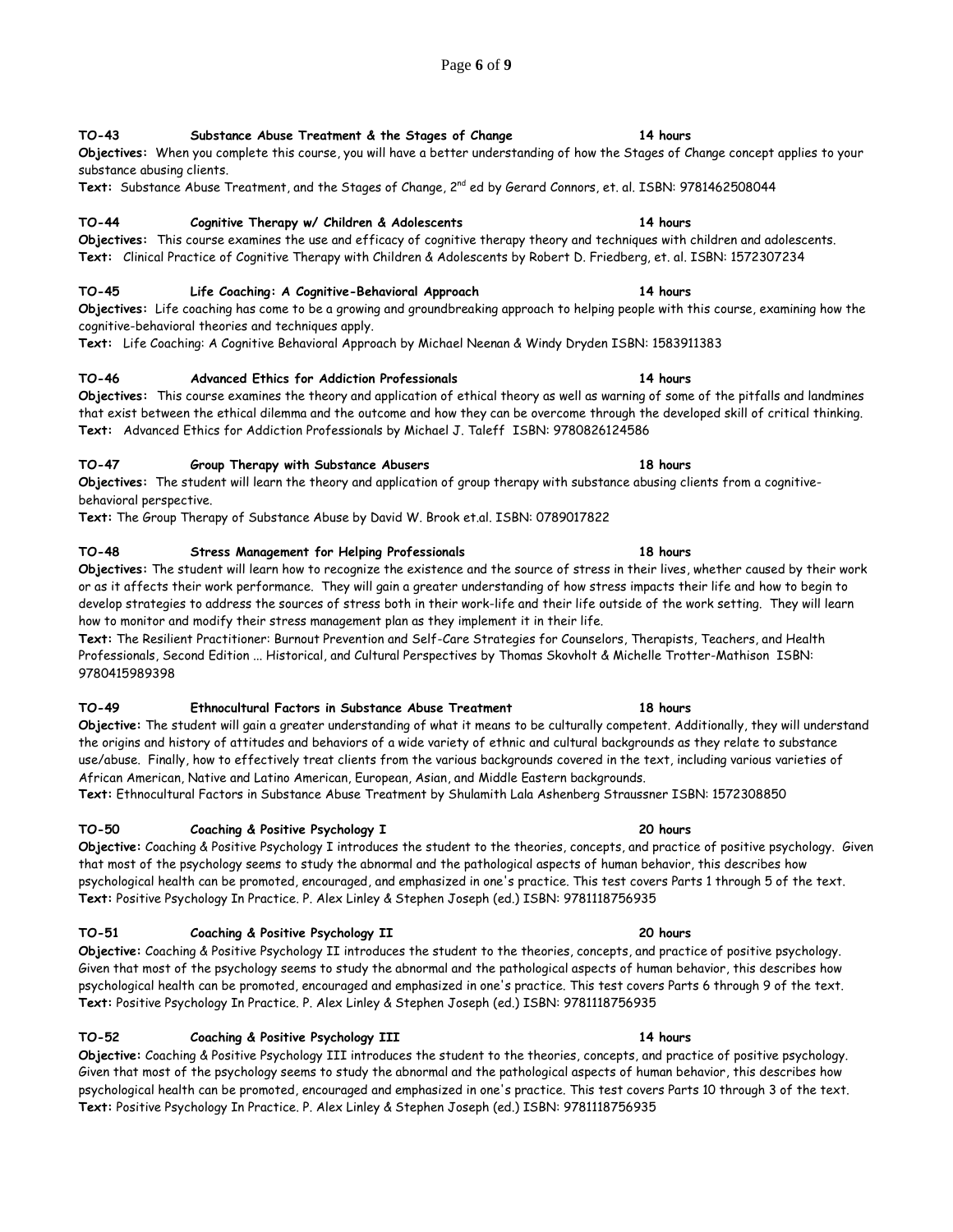## Page **7** of **9**

## **TO-53 Assessment In Positive Psychology I 14 hours**

**Objective:** Assessment In Positive Psychology I introduces the student to the models, assessment tools, techniques, and testing instruments of positive psychology. The various perspectives provided in this series of courses help the student to look at clients from the perspective of strengths rather than one of pathology, weaknesses, and needs. This test covers Parts I and II of the text. **Text:** Positive Psychology Assessment: A Handbook of Models and Measures. Shane L. Lopez & C.R. Snyder (ed.) ISBN: 1557989885

### **TO-54 Assessment In Positive Psychology II 14 hours**

**Objective:** Assessment In Positive Psychology II introduces the student to the models, assessment tools, techniques, and testing instruments of positive psychology. The various perspectives provided in this series of courses help the student to look at clients from the perspective of strengths rather than one of pathology, weaknesses, and needs. This test covers Parts III and IV of the text. **Text:** Positive Psychology Assessment: A Handbook of Models and Measures. Shane L. Lopez & C.R. Snyder (ed.) ISBN: 1557989885

### **TO-55 Assessment In Positive Psychology III 12 hours**

**Objective**: Assessment In Positive Psychology III introduces the student to the models, assessment tools, techniques, and testing instruments of positive psychology. The various perspectives provided in this series of courses help the student to look at clients from the perspective of strengths rather than one of pathology, weaknesses, and needs. This test covers Parts V and VII of the text. Text: Positive Psychology Assessment: A Handbook of Models and Measures. Shane L. Lopez & C.R. Snyder (ed.) ISBN: 1557989885

### **TO-56 Psychology of Human Strength I 12 hours**

**Objective:** Psychology of Human Strength I, II & III introduces the student to the topics such as intelligence, judgment, perspective, volition, and resilience as they apply to the development and the maintenance of mental health. This test covers Chapters 2 thru 8 of the text.

**Text:** A Psychology of Human Strengths: Fundamental Questions and Future Directions for a Positive Psychology. Lisa G. Aspinwall & Ursula M. Staudinger (ed.). ISBN: 1557989311

### **TO-57 Psychology of Human Strength II 12 hours**

**Objective:** Psychology of Human Strength II introduces the student to topics such as intelligence, judgment, perspective, volition, and resilience as they apply to the development and the maintenance of mental health. This test covers Chapters 9 thru 16 of the text. **Text:** A Psychology of Human Strengths: Fundamental Questions and Future Directions for a Positive Psychology. Lisa G. Aspinwall & Ursula M. Staudinger (ed.). ISBN: 1557989311

### **TO-58 Psychology of Human Strength III 12 hours**

**Objective:** Psychology of Human Strength III introduces the student to topics such as intelligence, judgment, perspective, volition, and resilience as they apply to the development and the maintenance of mental health. This test covers Chapters 17 thru 23 of the text. **Text:** A Psychology of Human Strengths: Fundamental Questions and Future Directions for a Positive Psychology. Lisa G. Aspinwall & Ursula M. Staudinger (ed.). ISBN: 1557989311

### **TO-59 Counseling Clients w/ a Controversial Diagnosis 14 hours**

**Objectives:** The counselor is provided with a greater understanding of the challenges and implications of treating clients who have controversial disorders.

**Text:** A Clinician's Guide to Controversial Illness by Renee R. Taylor, Ph.D., Fred Friedberg, Ph.D. & Leonard A. Jason, Ph.D. ISBN: 156887068X

## **TO-60 Solution-Focused Therapy w/ Alcoholism 14 hours**

**Objectives:** Solution-focused therapy is carefully examined as it applies to the treatment of alcoholic/addicted clients. **Text:** Working w/ the Problem Drinker: A Solution-Focused Approach by Insoo Kim Berg & Scott D. Miller ISBN: 0393701344

## **TO-61 Stress Management & Wellness I 12 hours**

**Objective:** This course introduces the student more specifically to the topic of stress management. Additionally, the concepts, models, and attitudes, as well as methods, techniques, and strategies, will be addressed. This test covers Parts I and II of the text. **Text:** Managing Stress: Principles & Strategies for Health & Well-Being with Art of Peace Workbook (8 th ed.). Brian Luke Seaward. ISBN: 1284036642

### **TO-62 Stress Management & Wellness II 12 hours**

**Objective:** This course introduces the student more specifically to the topic of stress management. Additionally, the concepts, models, and attitudes, as well as methods, techniques and strategies, will be addressed. This test covers Part III of the text. **Text:** Managing Stress: Principles & Strategies for Health & Well-Being with Art of Peace Workbook (8 th ed.). Brian Luke Seaward. ISBN: 1284036642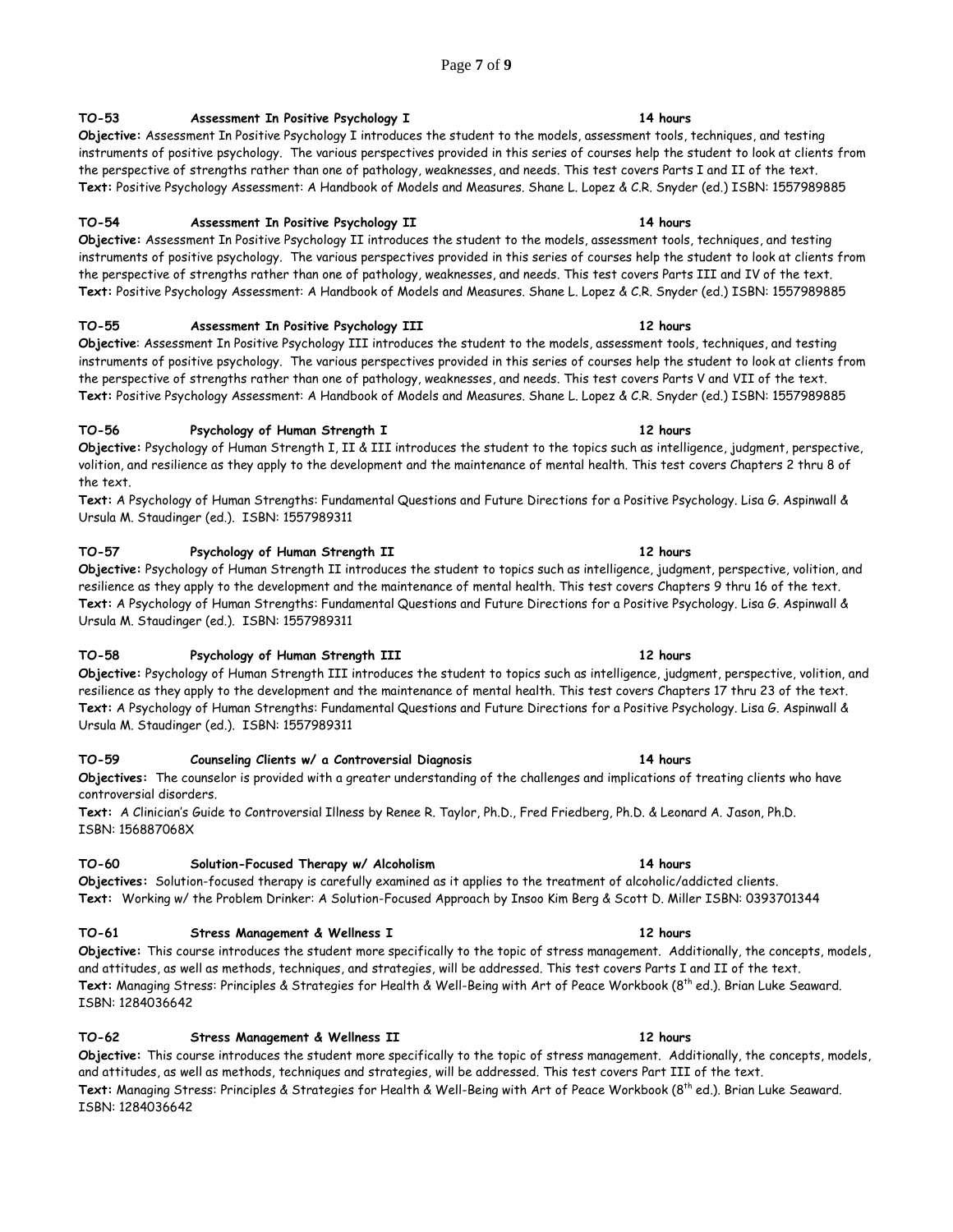## Page **8** of **9**

## **TO-63 Stress Management & Wellness III 12 hours**

**Objective:** This course introduces the student more specifically to the topic of stress management. Additionally, the concepts, models, and attitudes, as well as methods, techniques and strategies, will be addressed. This test covers Part IV of the text. **Text:** Managing Stress: Principles & Strategies for Health & Well-Being with Art of Peace Workbook (8 th ed.). Brian Luke Seaward. ISBN: 1284036642

## **TO-64 Crisis Counseling I 14 hours**

**Objective:** This course provides the student with information about the current issues as they relate to crisis intervention. Numerous case examples are provided to illustrate the practical application of both assessing and treating the client in crisis. This test covers Parts I, II & III of the text.

Text: Crisis Intervention Handbook: Assessment, Treatment & Research 3<sup>rd</sup> ed. by Albert R. Roberts. ISBN: 9780195179910

## **TO-65 Crisis Counseling II 14 hours**

**Objective:** This course provides the student with information about the current issues as they relate to crisis intervention. Numerous case examples are provided to illustrate the practical application of both assessing and treating the client in crisis. This test covers Parts IV, V & VI of the text.

Text: Crisis Intervention Handbook: Assessment, Treatment & Research 3<sup>rd</sup> ed. by Albert R. Roberts. ISBN: 9780195179910

## **TO-66 Addiction Counseling Techniques I 20 hours**

**Objective:** In this course, you will gain a broad background of the tools used in the treatment of addiction and to describe the elements, the techniques, and interventions in the treatment of addiction. This test covers chapters 1 through 3. **Text:** Addiction Recovery Tools: A Practical Handbook. Robert Coombs. ISBN: 0761920668

## **TO-67 Addiction Counseling Techniques II 20 hours**

**Objective:** In this course, you will gain a broad background of the tools used in the treatment of addiction and to describe the elements, the techniques, and interventions in the treatment of addiction. This test covers chapters 4 through 6. **Text:** Addiction Recovery Tools: A Practical Handbook. Robert Coombs. ISBN: 0761920668

## **TO-68 Psychology of Addiction I 20 hours**

**Objective:** In this course, you will gain a broad background in the various theoretical perspectives of addiction and to describe your own model of addiction. This test covers chapters 1 through 8 of the text. **Text:** Psychology of Alcohol & Other Drugs: A Research Perspective by John Jung. ISBN: 0761921001

## **TO-69 Psychology of Addiction II 20 hours**

**Objective:** In this course, you will gain a broad background in the various theoretical perspectives of addiction and to describe your model of addiction. This test covers chapters 9 through 17 of the text.

**Text:** Psychology of Alcohol & Other Drugs: A Research Perspective by John Jung. ISBN: 0761921001